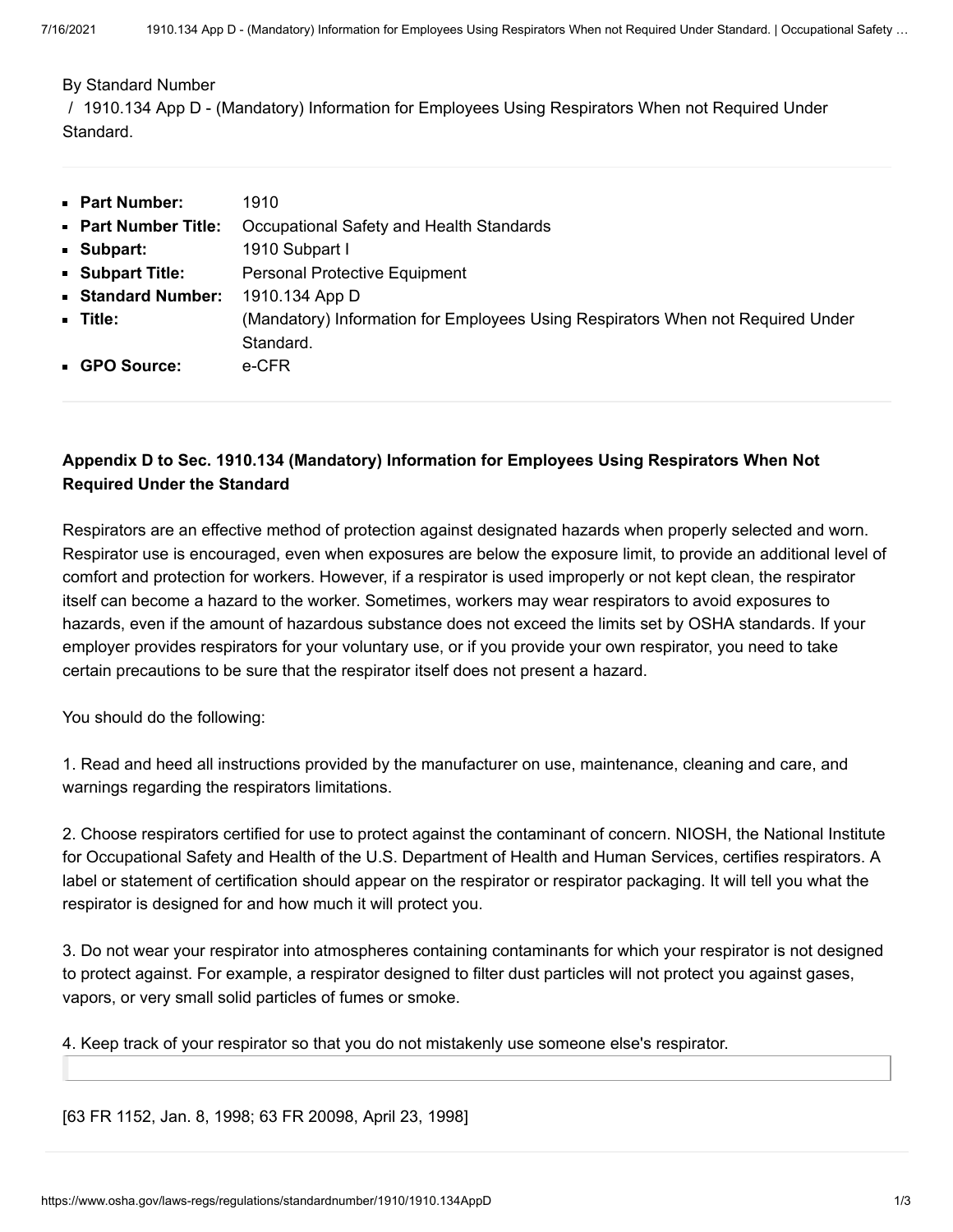# UNITED STATES [DEPARTMENT OF LABOR](https://www.dol.gov/)

Occupational Safety & Health Administration 200 Constitution Ave NW Washington, DC 20210 [800-321-6742](tel:+18003216742) (OSHA) **[TTY](https://www.dol.gov/general/contact-phone-call-center#tty)** [www.OSHA.gov](https://www.osha.gov/)

#### **FEDERAL GOVERNMENT**

[White House](https://www.whitehouse.gov/) [Severe Storm and Flood Recovery](https://www.dol.gov/general/stormrecovery) Assistance [Disaster Recovery Assistance](https://www.dol.gov/general/disasterrecovery) [DisasterAssistance.gov](https://www.disasterassistance.gov/) [USA.gov](https://usa.gov/) [No Fear Act Data](https://www.dol.gov/oasam/programs/crc/NoFearResult.htm) [U.S. Office of Special Counsel](https://osc.gov/)

## **OCCUPATIONAL SAFETY & HEALTH**

[Frequently Asked](https://www.osha.gov/faq) Questions [A - Z Index](https://www.osha.gov/a-z) [Freedom of Information](https://www.osha.gov/foia) Act - OSHA [Read The OSHA](https://www.osha.gov/quicktakes/) **Newsletter** [Subscribe to the OSHA](https://www.osha.gov/quicktakes/#subscribe) **Newsletter** [OSHA Publications](https://www.osha.gov/pls/publications/publication.html) [Office of Inspector](https://www.oig.dol.gov/) General

### **ABOUT THIS SITE**

[Freedom of Information Act - DOL](https://www.dol.gov/general/foia) [Privacy & Security Statement](https://www.dol.gov/general/privacynotice) **[Disclaimers](https://www.dol.gov/general/disclaim)** [Important Web Site Notices](https://www.dol.gov/general/aboutdol/website-policies)